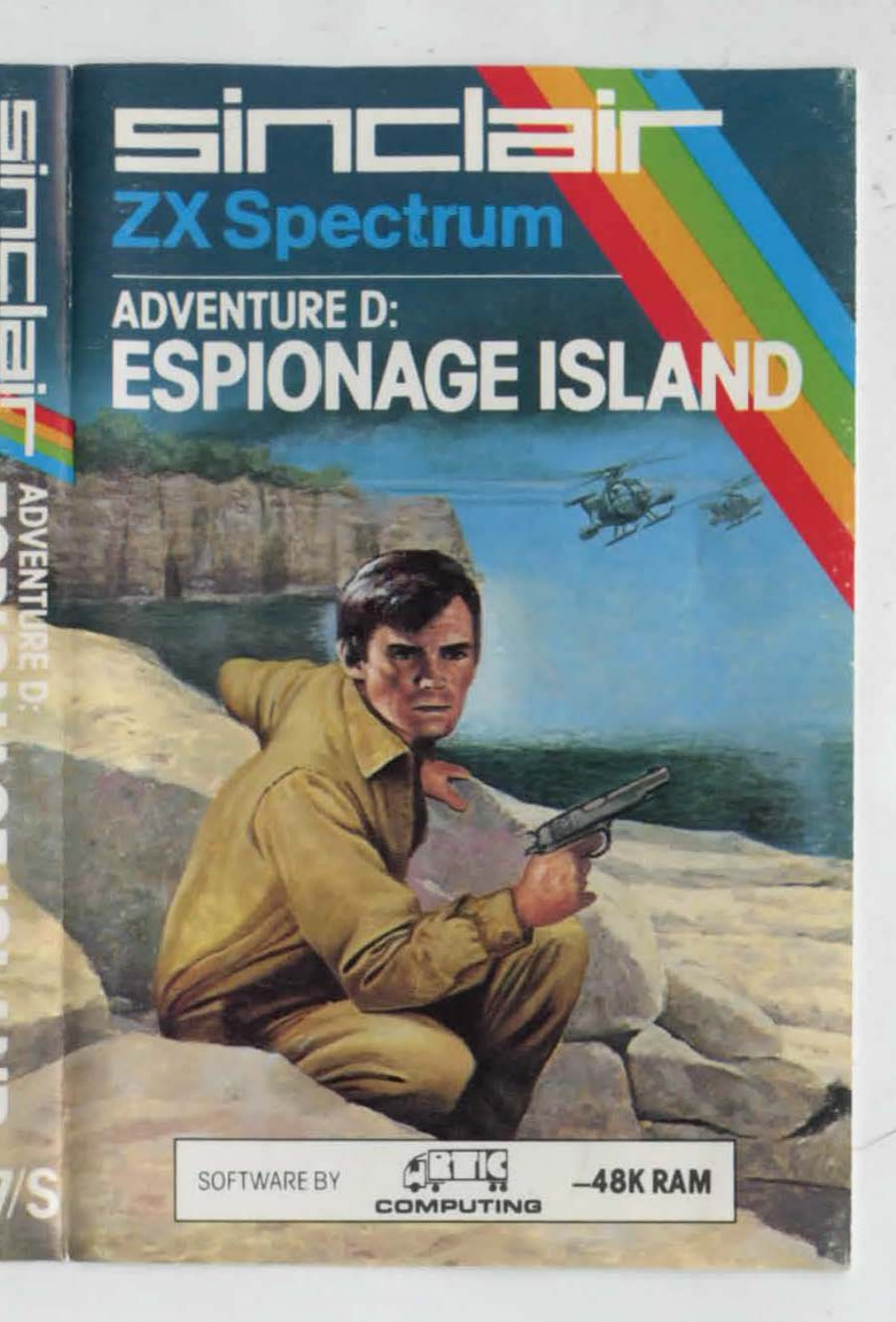## ADVENTURED: ESPIONAGE ISLAND

**Adventures are games 1n which you explore strange**  new worlds without leaving the comfort of your **home** 

The Computer will act as your puppet and control your senses. You instruct the computer with short phrases usually Verb Noun. If the computer does not understand then try to re-phrase the command. When entering your command you may use the DELETE key to erase any letters. In each location you may find **Objects which you can manipulate and use in further**  locations to help your progress. The game is written in machine code. The program is saved with the name 'ADVENT' but it is simpler to load by LOAD "CODE command.<br>In Adventure 'D' you have been sent on a recon-

naissance mission to observe an enemy island. Somewhere, hidden on the island, is a secret. Your mission is to observe the island. Unfortunately, one of **your engines is hit by enemy fire and you are forced to abandon your plane Your adventure begins in the**  aeroplane and leads to the heart of the enemy **stronghold You must then return to your aircraft earner. bul beware. your side may be fooled by your**  disguise. As this adventure is very large, the program also has cassette routines with which you can load and save a game at any stage, to return to at a later date. To save the game you QUIT the game. The computer then asks if you want to save the game. If you reply 'Y' the computer will display the READY CASSETTE. Now start your cassette player on RECORD and hit any key.<br>The game takes 2 seconds to save. To play a previously stored game. When you run the program **you are asked 11 you wish to restore a previously stored**  game. If you answer 'Y' the computer again displays READY CASSETTE. You then cue up your tape: press play on your cassette and hit any key. The game will then continue from where you last left it.

GOOD LUCK! ,c t982 ARTIC COMPUTING